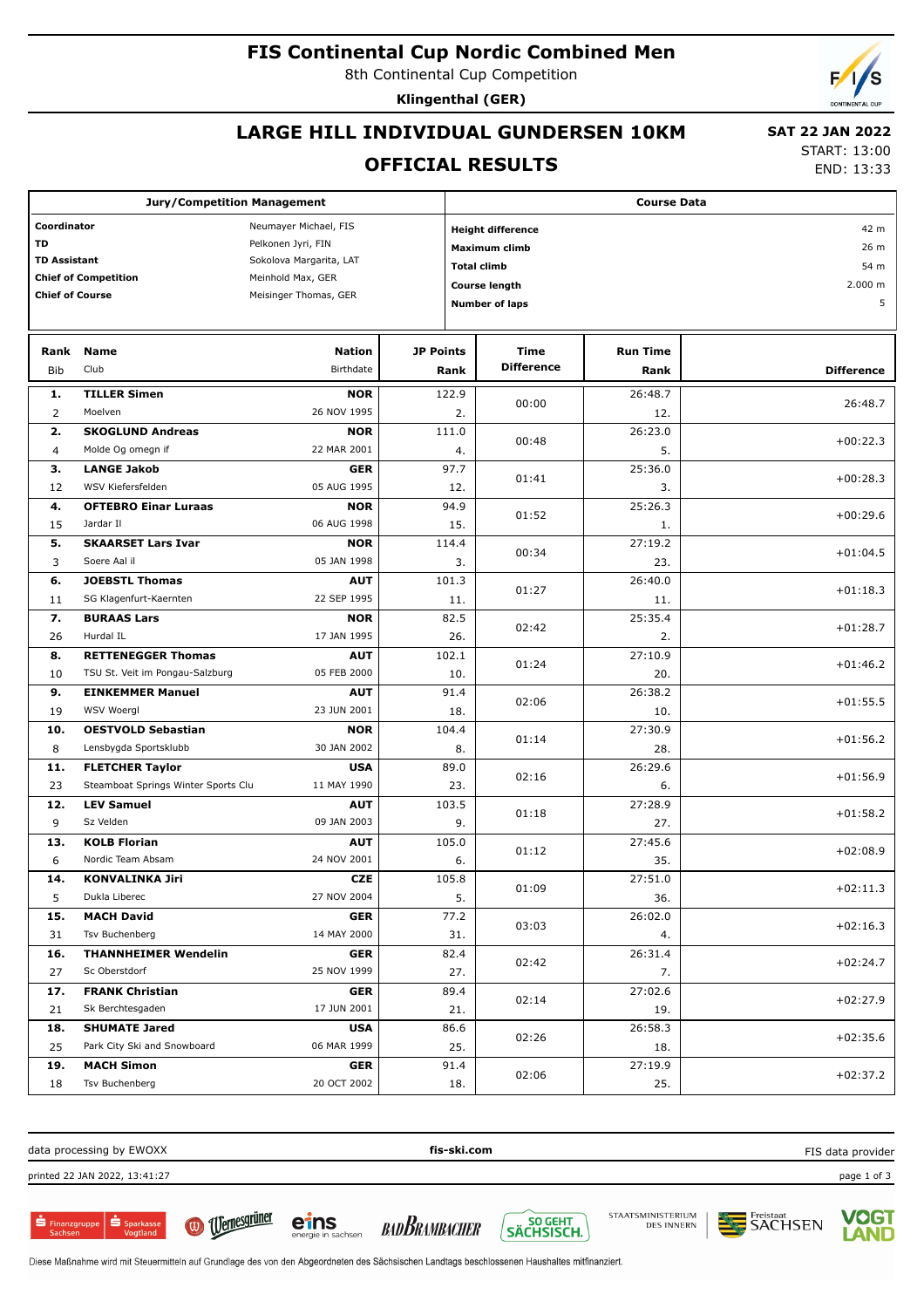### **FIS Continental Cup Nordic Combined Men**

8th Continental Cup Competition

**Klingenthal (GER)**

# **LARGE HILL INDIVIDUAL GUNDERSEN 10KM**

#### **SAT 22 JAN 2022**

#### **OFFICIAL RESULTS**

START: 13:00 END: 13:33

| Rank                                                         | <b>Name</b>                            | Nation                    | <b>JP Points</b> | <b>Time</b>       | <b>Run Time</b> | LIV LJ.JJ         |  |
|--------------------------------------------------------------|----------------------------------------|---------------------------|------------------|-------------------|-----------------|-------------------|--|
| <b>Bib</b>                                                   | Club                                   | Birthdate                 | Rank             | <b>Difference</b> | Rank            | <b>Difference</b> |  |
|                                                              |                                        |                           |                  |                   |                 |                   |  |
| 20.<br>14                                                    | <b>ANDERSEN Jan</b><br>Sc Koenigsbronn | <b>GER</b><br>30 MAY 2002 | 95.1<br>14.      | 01:52             | 27:34.0<br>31.  | $+02:37.3$        |  |
| 21.                                                          | <b>RAINER Marc Luis</b>                | <b>AUT</b>                | 82.2             |                   | 26:53.6         |                   |  |
| 28                                                           | SK Saalfelden-Salzburg                 | 22 SEP 1999               | 28.              | 02:43             | 14.             | $+02:47.9$        |  |
| 22.                                                          | <b>LOOMIS Ben</b>                      | <b>USA</b>                | 104.6            |                   | 28:24.4         |                   |  |
| 7                                                            | Flying Eagles Ski Club                 | 09 JUN 1998               | 7.               | 01:14             | 44.             | $+02:49.7$        |  |
| 23.                                                          | <b>BRECL Gasper</b>                    | <b>SLO</b>                | 92.7             |                   | 27:37.5         |                   |  |
| 16                                                           | Ssk Mislinja                           | 18 NOV 1999               | 16.              | 02:01             | 33.             | $+02:49.8$        |  |
| 24.                                                          | <b>FLATLA Kasper Moen</b>              | <b>NOR</b>                | 77.0             |                   | 26:35.9         |                   |  |
| 33                                                           | Jardar II                              | 22 FEB 1999               | 32.              | 03:04             | 8.              | $+02:51.2$        |  |
| 25.                                                          | NIITTYKOSKI Otto                       | <b>FIN</b>                | 81.4             |                   | 26:54.0         |                   |  |
| 30                                                           | Ylistaron Kilpaveljet                  | 13 MAR 2001               | 30.              | 02:46             | 15.             | $+02:51.3$        |  |
| 26.                                                          | <b>HEINIS Marco</b>                    | <b>FRA</b>                | 95.9             |                   | 27:52.1         |                   |  |
| 13                                                           | Olympic Mont d or                      | 14 APR 2003               | 13.              | 01:48             | 37.             | $+02:51.4$        |  |
| 27.                                                          | <b>REITER Severin</b>                  | <b>AUT</b>                | 75.2             |                   | 26:57.0         |                   |  |
| 35                                                           | SC Bischofshofen                       | 30 JAN 2004               | 35.              | 03:11             | 17.             | $+03:19.3$        |  |
| 28.                                                          | <b>MAZURCHUK Dmytro</b>                | <b>UKR</b>                | 89.1             |                   | 27:56.4         |                   |  |
| 22                                                           | Kremenets Ski school                   | 19 JAN 1999               | 22.              | 02:16             | 39.             | $+03:23.7$        |  |
| 29.                                                          | <b>MUELLER Pascal</b>                  | SUI                       | 90.3             |                   | 28:07.0         |                   |  |
| 20                                                           | Einsiedeln                             | 17 JUL 2001               | 20.              | 02:11             | 40.             | $+03:29.3$        |  |
| 30.                                                          | <b>GALUNIN Artem</b>                   | <b>RUS</b>                | 81.8             |                   | 27:33.1         |                   |  |
| 29                                                           | Nizhny Novgorod                        | 08 OCT 1999               | 29.              | 02:45             | 30.             | $+03:29.4$        |  |
| 31.                                                          | <b>STENZEL Richard</b>                 | <b>GER</b>                | 88.2             |                   | 28:09.5         |                   |  |
| 24                                                           | SC Motor Zelle-Mehlis                  | 26 OCT 2005               | 24.              | 02:19             | 41.             | $+03:39.8$        |  |
| 32.                                                          | <b>OBERMEYR Fabio</b>                  | <b>AUT</b>                | 63.7             |                   | 26:37.0         |                   |  |
| 43                                                           | WSC Bad Mitterndorf                    | 08 AUG 2000               | 43.              | 03:57             | 9.              | $+03:45.3$        |  |
| 33.                                                          | <b>SIEGEMUND Nick</b>                  | <b>GER</b>                | 74.1             |                   | 27:19.8         |                   |  |
| 36                                                           | Vsc Klingenthal                        | 12 AUG 2000               | 36.              | 03:16             | 24.             | $+03:47.1$        |  |
| 34.                                                          | <b>HUETTEL Simon</b>                   | <b>GER</b>                | 77.0             |                   | 27:32.0         |                   |  |
| 32                                                           | Wsv 1922 Weissenstadt                  | 04 AUG 1999               | 32.              | 03:04             | 29.             | $+03:47.3$        |  |
| 35.                                                          | <b>KARHUMAA Waltteri</b>               | <b>FIN</b>                | 69.2             |                   | 27:12.2         |                   |  |
| 40                                                           | Ounasvaara Ski club                    | 07 JUN 2002               | 40.              | 03:35             | 21.             | $+03:58.5$        |  |
| 36.                                                          | <b>MALACINSKI Niklas</b>               | <b>USA</b>                | 92.4             |                   | 28:57.7         |                   |  |
| 17                                                           | Steamboat Springs Winter Sports Clu    | 07 DEC 2003               | 17.              | 02:02             | 47.             | $+04:11.0$        |  |
| 37.                                                          | <b>MASTIEV Samir</b>                   | <b>RUS</b>                | 62.6             |                   | 27:17.1         |                   |  |
| 45                                                           | Ekaterinburg Dinamo                    | 13 JAN 1993               | 45.              | 04:02             | 22.             | $+04:30.4$        |  |
| 38.                                                          | <b>SOMMERFELDT Tristan</b>             | <b>GER</b>                | 52.3             |                   | 26:51.8         |                   |  |
| 50                                                           | Wsc Erzgebirge oberwiesenthal          | 16 DEC 2004               | 50.              | 04:43             | 13.             | $+04:46.1$        |  |
| 39.                                                          | <b>KERSTING Lenard</b>                 | <b>GER</b>                | 63.5             |                   | 27:37.6         |                   |  |
| 44                                                           | Sk Winterberg                          | 17 APR 2002               | 44.              | 03:58             | 34.             | $+04:46.9$        |  |
| 40.                                                          | <b>CLARET TOURNIER Samy</b>            | <b>FRA</b>                | 58.0             |                   | 27:35.4         |                   |  |
| 48                                                           | C.S chamonix                           | 20 MAY 1999               | 48.              | 04:20             | 32.             | $+05:06.7$        |  |
| 41.                                                          | <b>GOOD Jasper</b>                     | <b>USA</b>                | 61.5             |                   | 27:54.5         |                   |  |
| 46                                                           | Steamboat Springs Winter Sports Clu    | 10 MAY 1996               | 46.              | 04:06             | 38.             | $+05:11.8$        |  |
| 42.                                                          | <b>SHUMBARETS Oleksandr</b>            | <b>UKR</b>                | 75.6             |                   | 28:52.4         |                   |  |
| 34                                                           | Kremenets Ski school                   | 17 SEP 2001               | 34.              | 03:10             | 46.             | $+05:13.7$        |  |
| 43.                                                          | <b>BARKOV Viacheslav</b>               | <b>RUS</b>                | 46.0             |                   | 27:19.9         |                   |  |
| 52                                                           | SDUSHOR UOR 2 MOSCOW                   | 28 FEB 1992               | 52.              | 05:08             | 25.             | $+05:39.2$        |  |
| fis-ski.com<br>data processing by EWOXX<br>FIS data provider |                                        |                           |                  |                   |                 |                   |  |

data processing by EWOXX **fis-ski.com**

printed 22 JAN 2022, 13:41:27 page 2 of 3

 $S<sub>parkass</sub>$  $\mathbf{\dot{S}}$  Finanzgruppe











eins